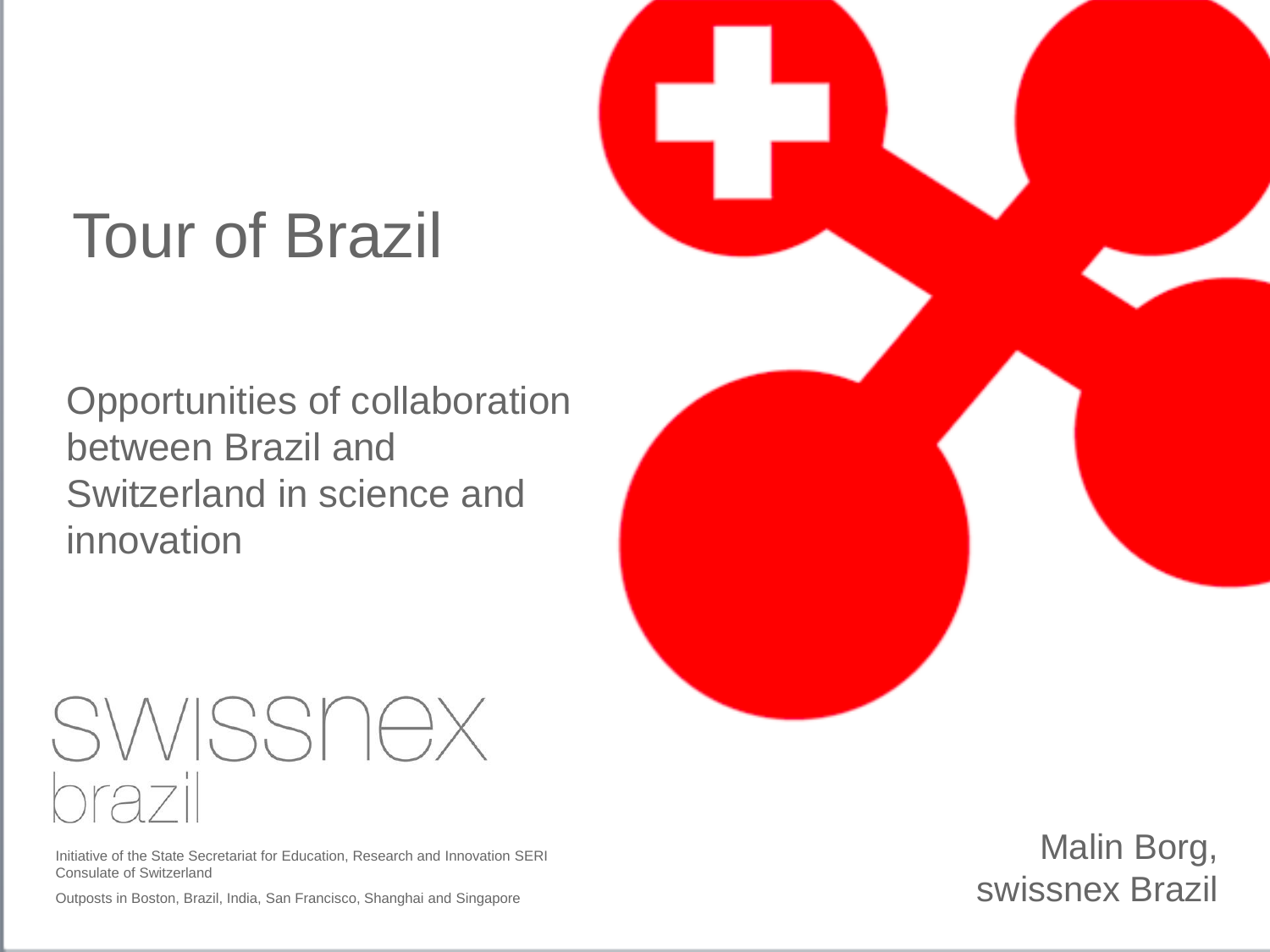## Brazil as priority country for collaboration

- Together with China, India, xxx, Brazil has been defined as priority country for collaboration
- Sept. 2009: bilateral agreement on science and technology was signed leading to the first bilateral Joint Research Program
	- $\triangleright$  since then around 50 Swiss research projects with Brazilian participation (mathematics, natural sciences / engineering, biology, medicine)
- April 2014: Opening of a swissnex office in Rio de Janeiro

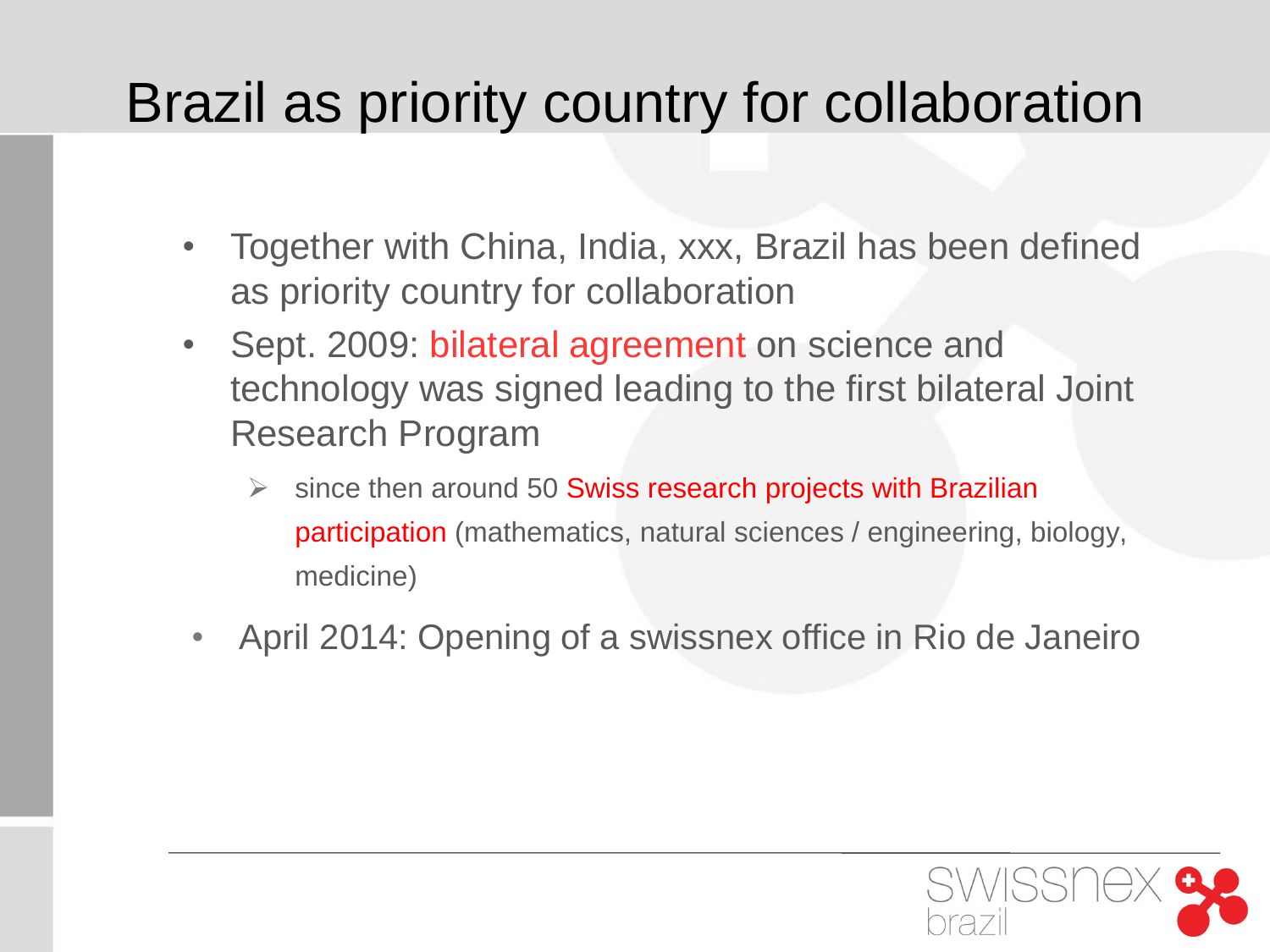### Education Research and Innovation-Network



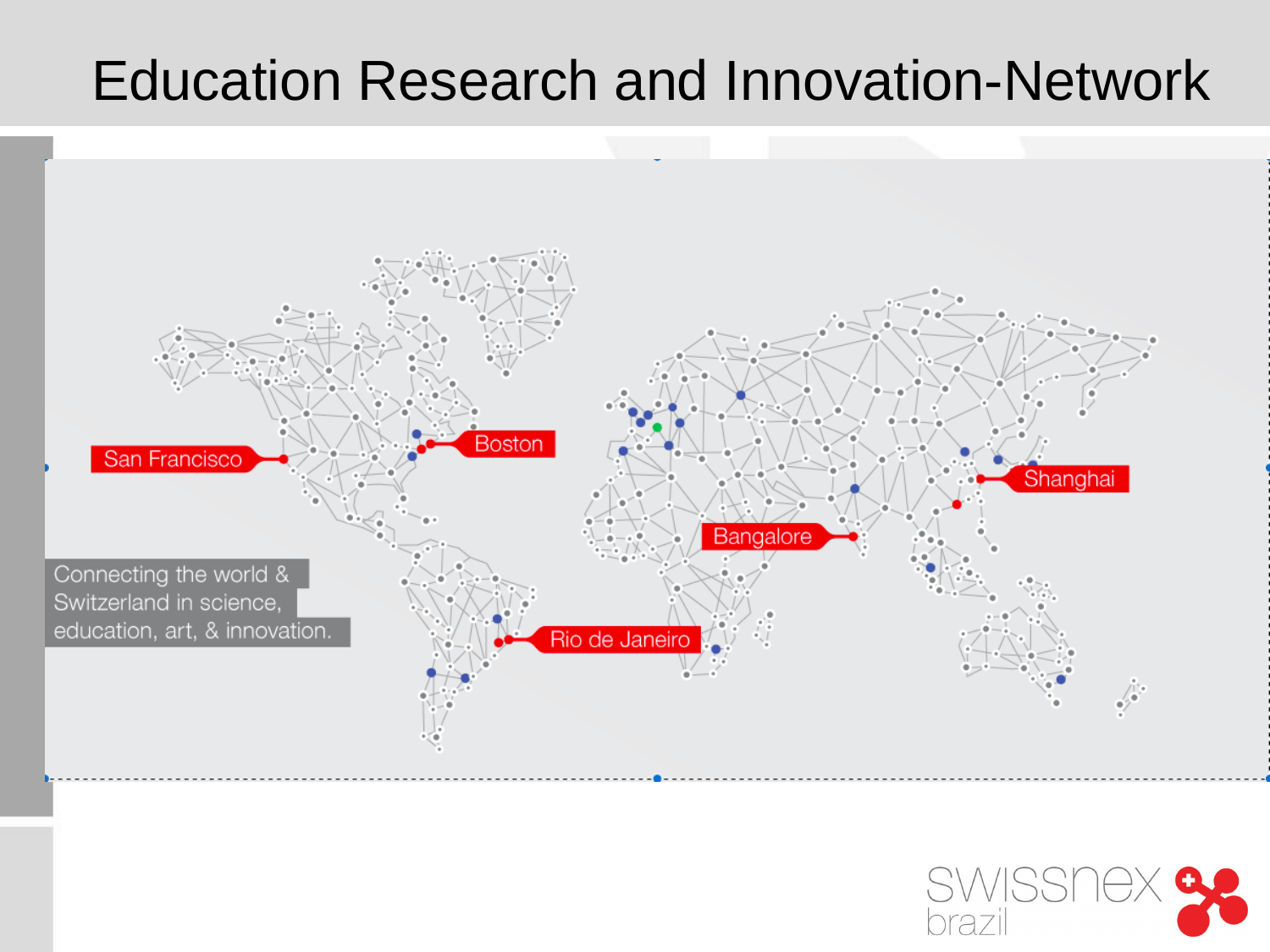## **What we do**

- Connect scientists, researchers, entrepreneurs, policymakers, and thought leaders with inspiring peers and new ideas all over the globe
- Facilitate academic programmes, global innovation strategies, and knowledge exchange
- Create and present transdisciplinary projects in imaginative ways
- Network with relevant contacts at universities, research institutes and companies to maintain a powerful web of worldwide knowledge
- Support internationalisation efforts of Swiss academic institutions and companies, with a special focus on R&D based start-ups

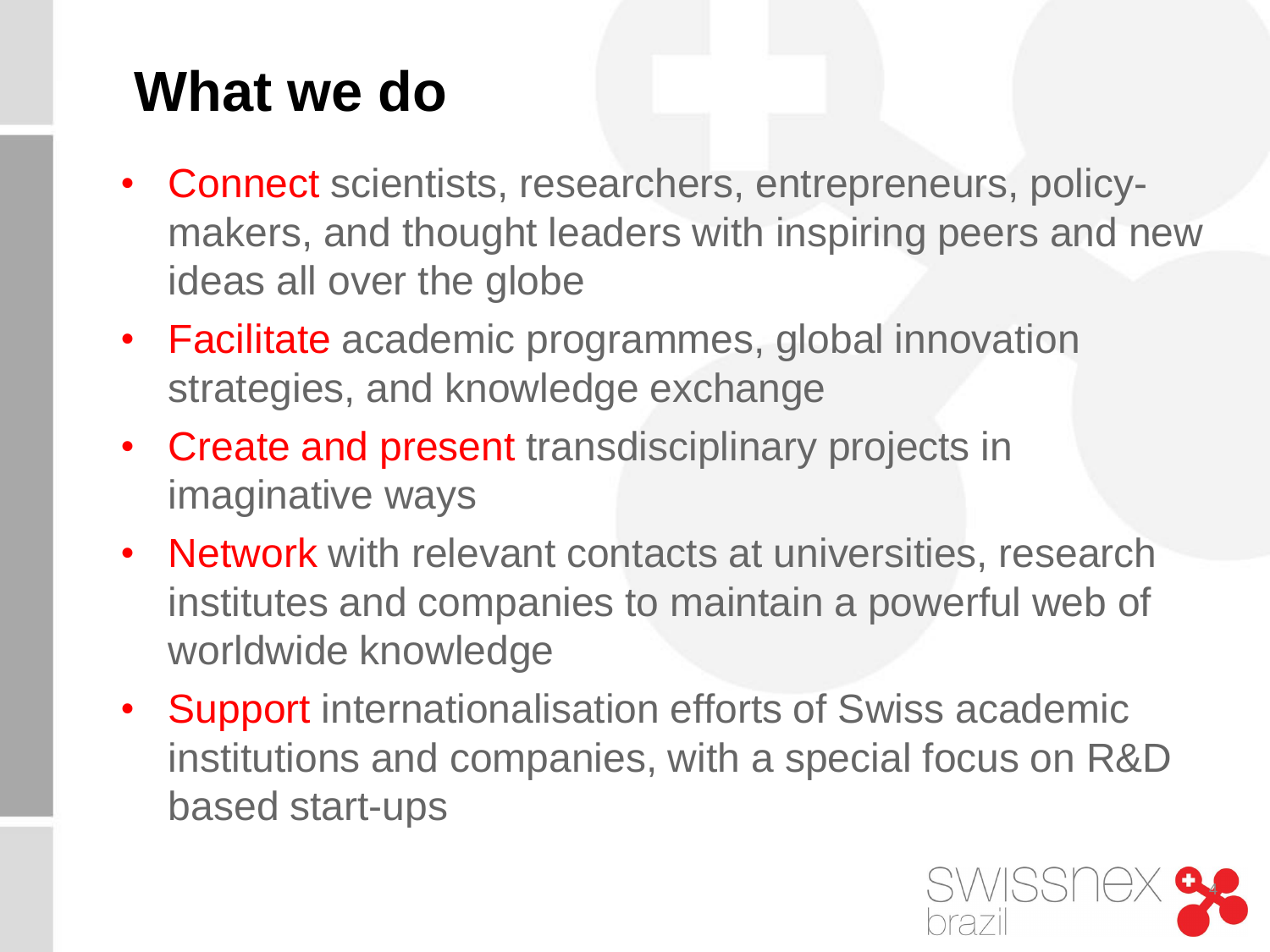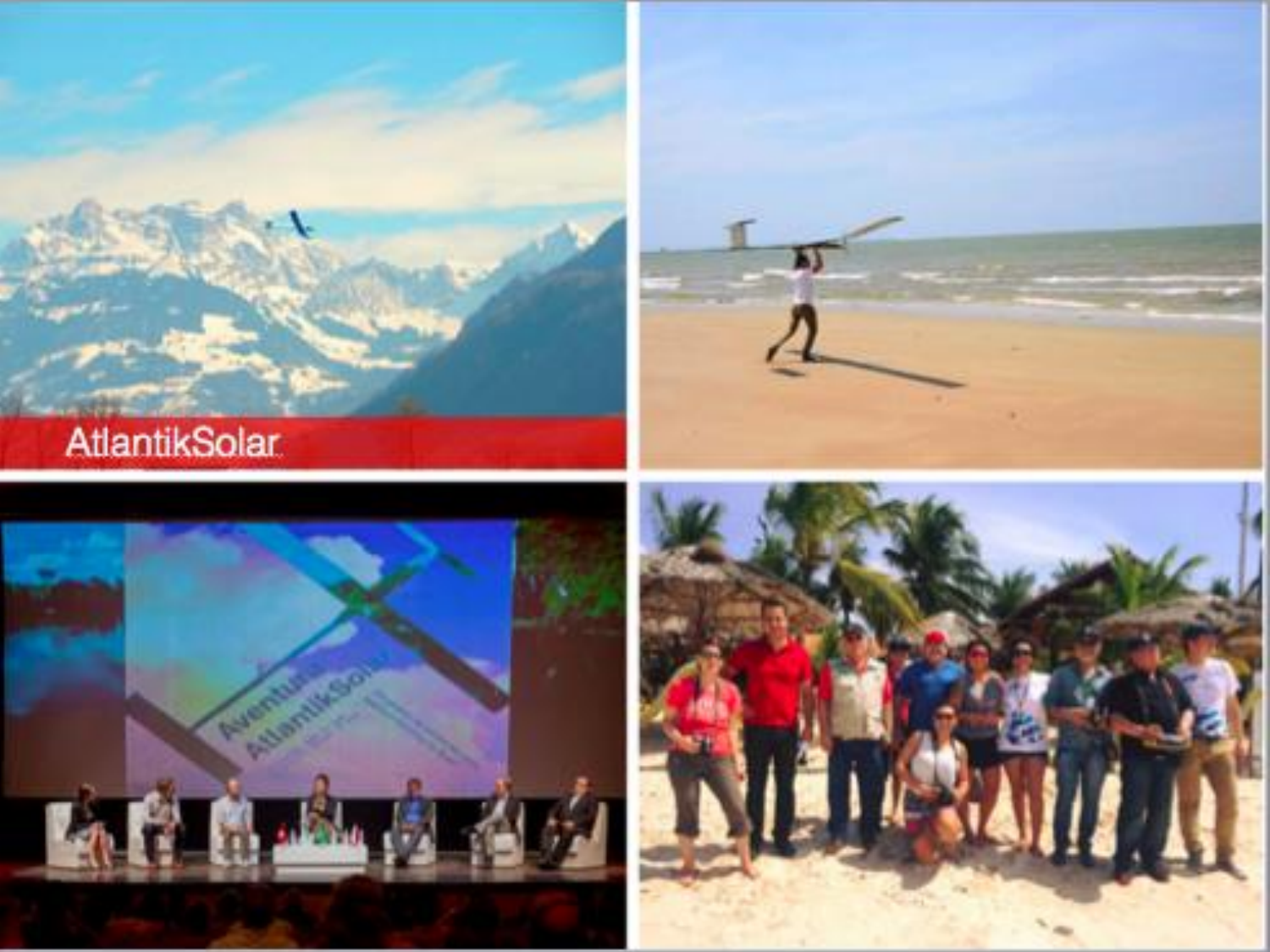### Funding opportunities for Brazil

- Swiss National Science Foundation: int'l instruments
	- **▶ Joint research projects, Exploratory** workshops, Sinergia, International Short Visits, Conference Grants
- Scholarships
	- ▶ Swiss Government Excellence **Scholarships**
- Other opportunities on cantonal and university levels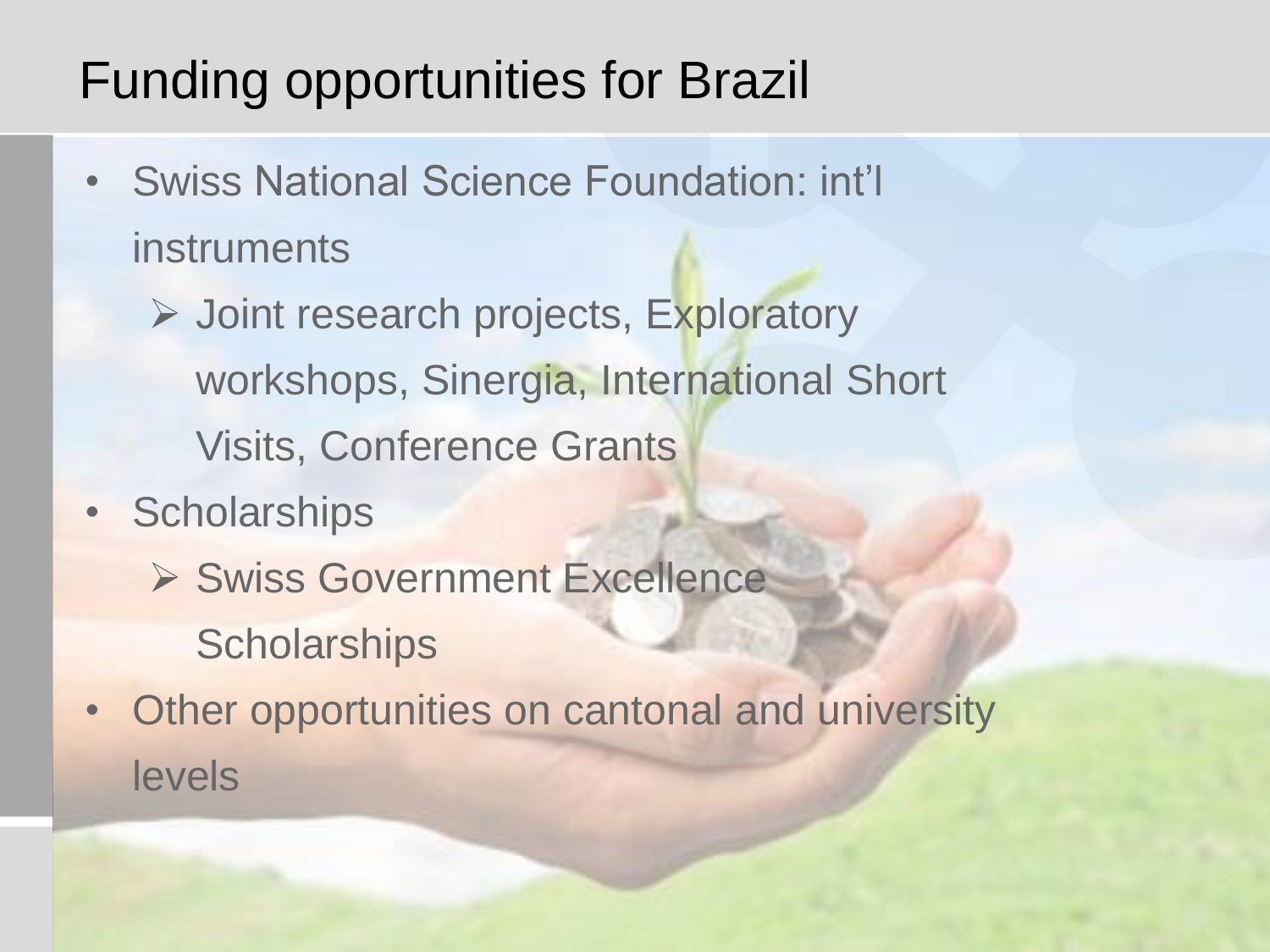## EPFL "Leading House": funding opportunities

### Seed Money Grants

- Strengthen or formalize existing research partnerships
- Building a proposal for further external funding
- Short duration (12 months) and modest amounts (CHF 10-25K)

### FLASH Research Projects

- Goal: Foster the bilateral cooperation between Switzerland & Brazil by setting up collaborative research projects
- New funding instrument that allows researchers to react quickly to exceptional events (political, environmental, sanitary, social)
- Project length: 6-18 months; Funding size: CHF 100K per project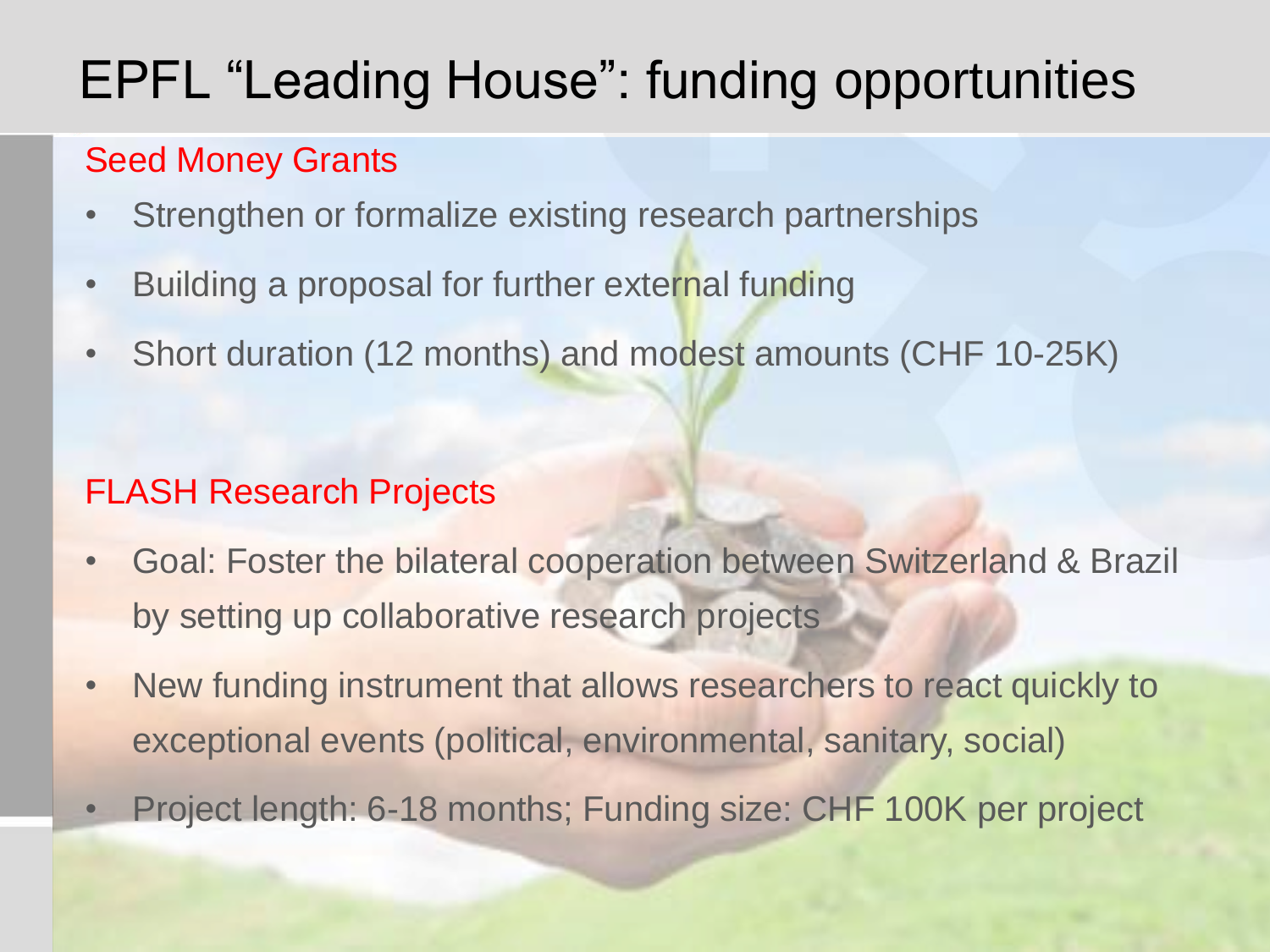## **Academia-Industry Training**

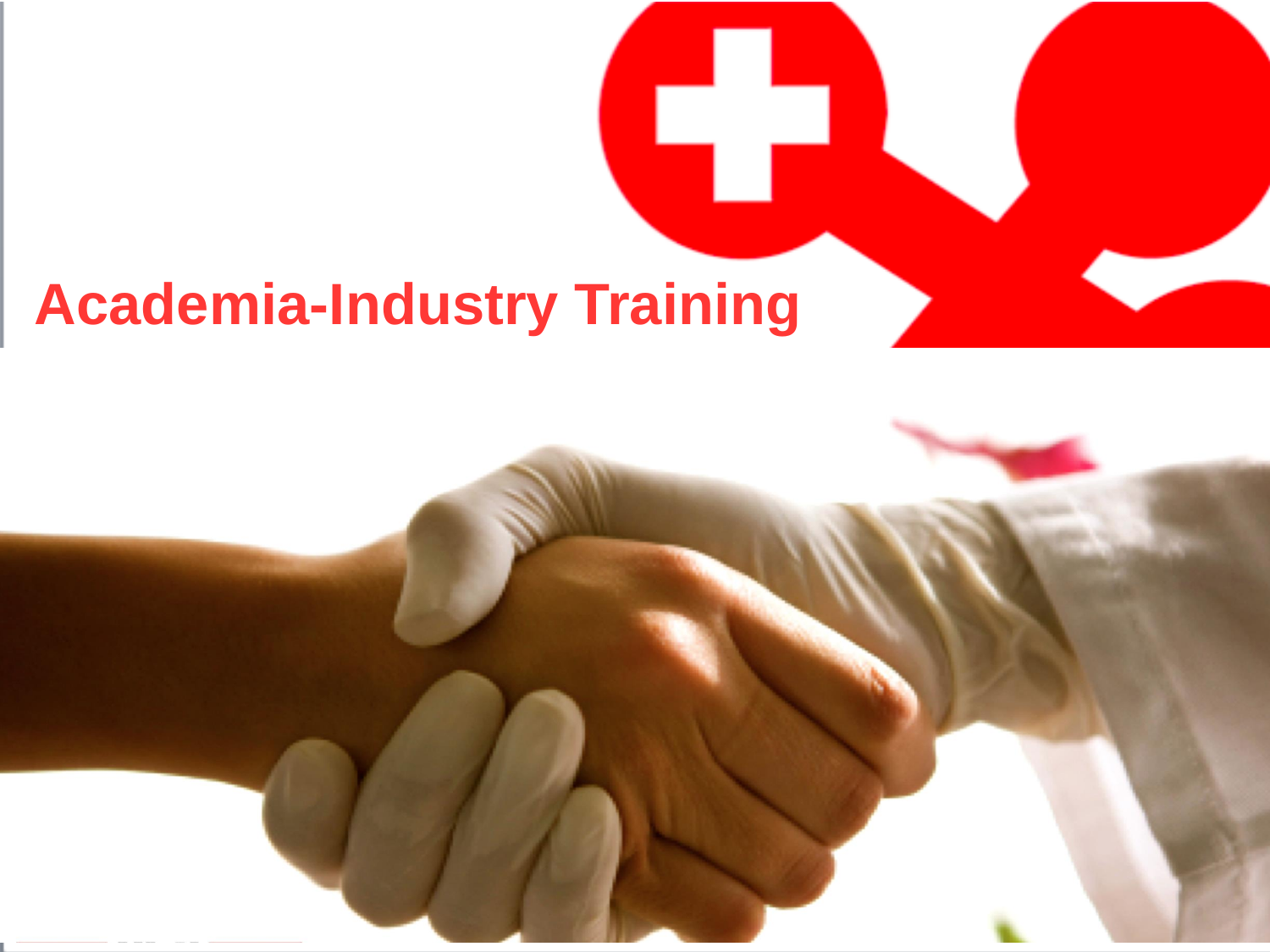## **Key objectives**

Key Objectives



Connect promising researchers with the industry in order to develop **the market application** of their high-level research



**International** researchers working together to share best practices and create synergies



Give to researchers the tools to choose the best market entry for their research



**Knowledge exchange** of the Swiss research landscape and Brazilian opportunities in the same field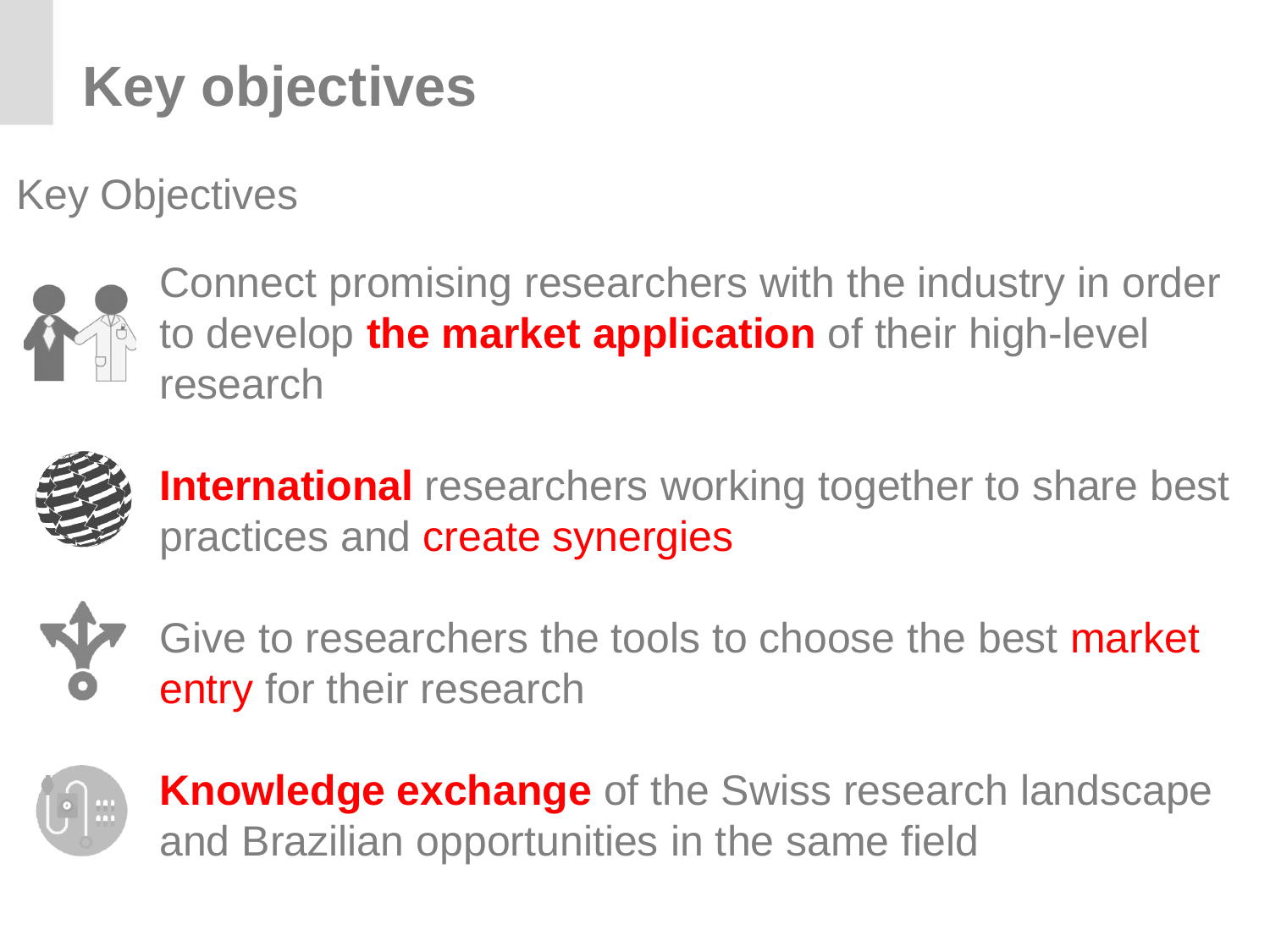## Academia Industry Training (AIT)



#### Science to Market

- Training for promising young scientists with entrepreneurial spirit (early stage in market approach)
- Promoting science-based innovation in health sector
- Building successful business cooperation between academia and industry; connecting partners from Brazil, India & Switzerland
- Providing with the necessary knowledge, skills, tools and contacts

#### What's offered

- 1. 1-day introduction to entrepreneurship
- 2. Coaching to develop their product in a business perspective
- 3. Two 5-days Camps (BR, IN, CH) on innovation, entrepreneurship, management skills and creation of start-ups
- 4. Innovation Grants to encourage their research-based start-up development
- 5. Individual support and networking

Call: open now! Please see: www.swissnexbrazil.org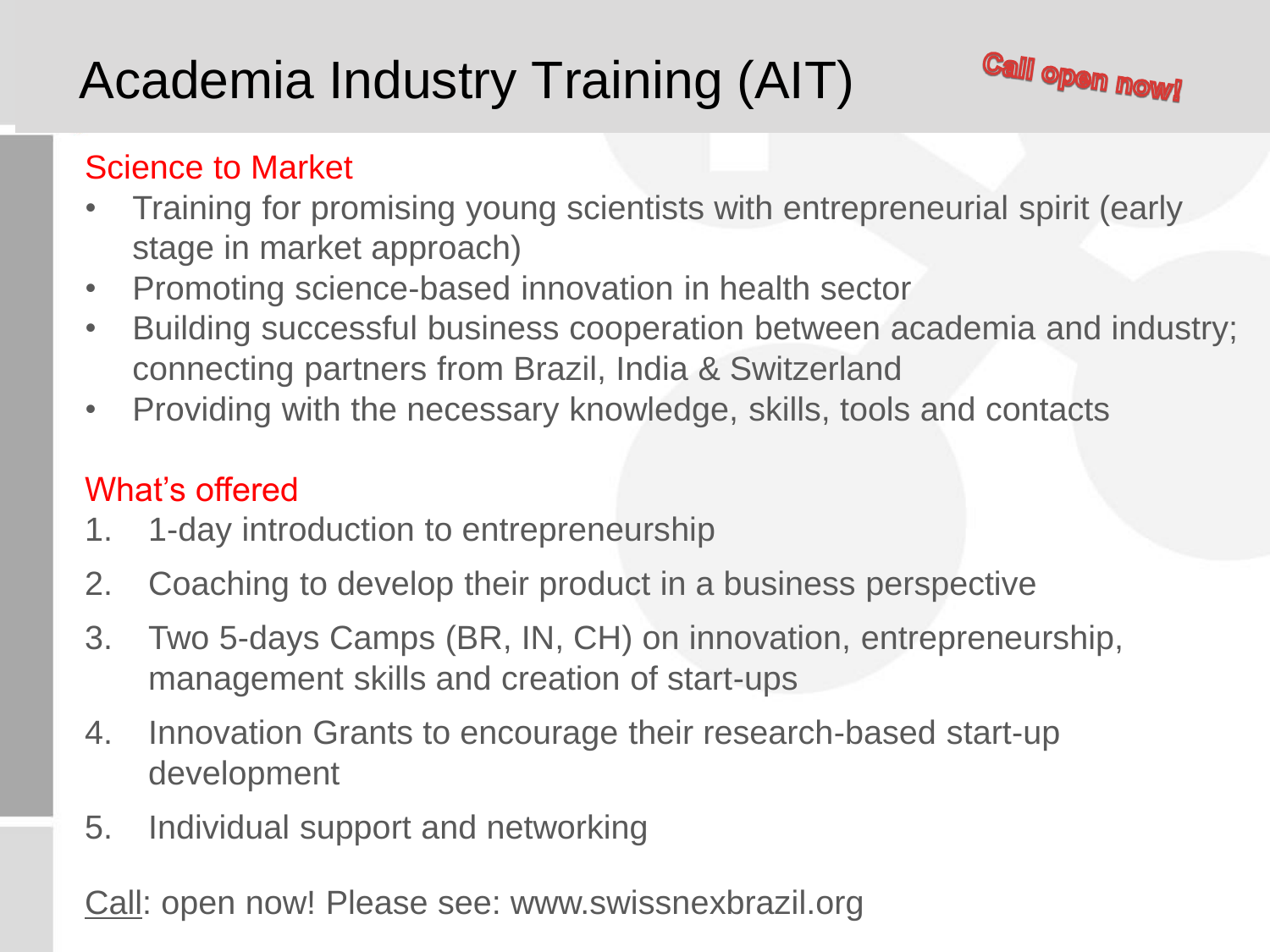### Academia Industry Training (AIT)



#### What's offered

- 1. 1-day introduction to entrepreneurship
- 2. Coaching to develop their product in a business perspective
- 3. Two 5-days Camps (BR, IN, CH) on innovation, entrepreneurship, management skills and creation of startups
- 4. Innovation Grants to encourage their research-based start-up development
- 5. Individual support and networking

Call: open now until ! Please see: www.swissnexbrazil.org